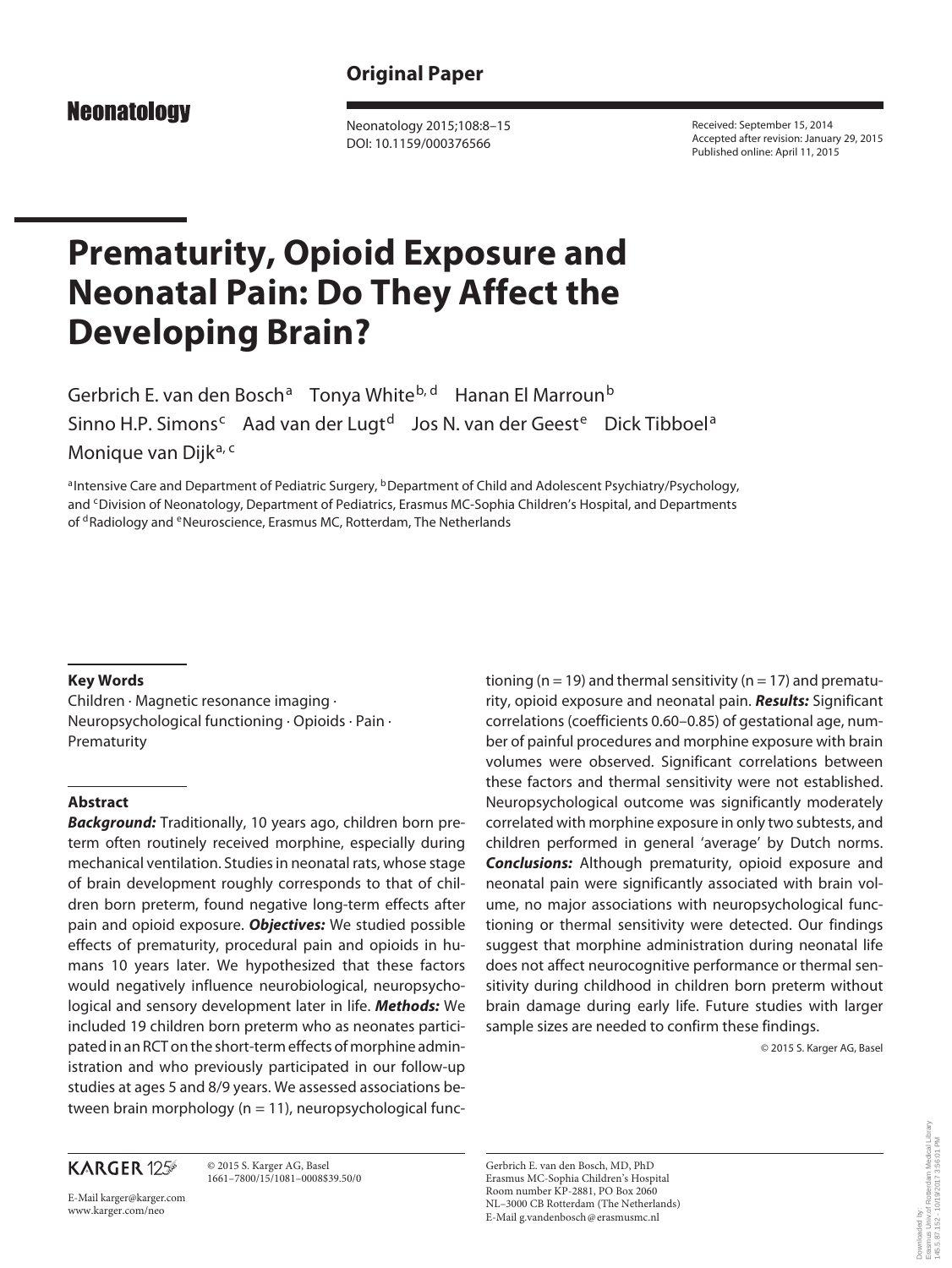## **Introduction**

 Children born preterm spend part of the third trimester outside the protective environment of the uterus when the brain is vulnerable to external perturbations [1]. Moreover, admitted to the neonatal intensive care unit (NICU), they undergo many potentially painful procedures – estimated at 11 daily  $[2]$ . This may cause painrelated stress and alterations in the intracranial blood volume and blood pressure, with the risk of intraventricular hemorrhage and periventricular leukomalacia [3]. Pain management traditionally consisted of opioids, but many NICUs nowadays are reluctant to use these because of potential negative long-term effects. Furthermore, previous RCTs have not found beneficial effects of the routine use of morphine in ventilated preterm newborns [4, 5] .

 Studies in neonatal rats have found increased neuroapoptosis and impaired cognitive functioning after exposure to pain and opioids  $[6-8]$ . However, these effects mainly occurred in response to an induced chronic inflammatory response – not necessarily mimicking the human situation. In humans, neurological and developmental disabilities were found in almost half of a cohort of toddlers born extremely preterm [9]. The long-term effects of prematurity include region-specific reductions in brain volume [10] and alterations in pain sensitivity [11] . A greater number of invasive procedures in children born preterm are associated with abnormalities in white matter brain structure associated with lower intelligence [12] . Pain-related stress is associated with a thinner cortex [13] and with changes in functional cortical activity that are negatively correlated with visual-perceptual functioning during childhood [14].

 As previous studies found short- and long-term effects of pain and pain treatment in brain development, cognition and pain sensitivity, our goal was to study all these long-term consequences in a well-defined cohort of children born preterm who participated in an RCT as neonates [4] and whom we have followed up for about 10 years [15, 16]. We conducted structural magnetic resonance imaging (MRI) to study brain morphology and assessed neuropsychological functioning and thermal sensitivity.

## **Patients and Methods**

#### *Study Population*

 Subjects were recruited from a cohort of children born preterm who at neonatal age had participated in an RCT comparing continuous infusion of morphine with placebo [4, 17] . Some of them

participated in two follow-up studies (online suppl. fig. 1; for all online suppl. material, see www.karger.com/doi/10.1159/000376566) [15, 16]. In the previous follow-up study of this same group of children, IQ, visual motor integration, behavior, and executive functioning were assessed at the age of 8/9 years [16] . Therefore, it was not found necessary to include behavior and IQ again in the present study.

 Since formal power analyses are hard to conduct in MRI studies, we aimed to include at least as many children as in a previous MRI pain study determining the long-term effects of neonatal pain, including 9 children per subgroup [18]. For feasibility reasons we chose to only include children of the original RCT who were recruited in Rotterdam and included in the local follow-up program  $(n = 44)$  [16]. Participants were recruited from both arms of the original RCT, as short-term survival and long-term cognition did not essentially differ between the groups [4, 15, 16]. Reasons for exclusion were as follows: term birth  $(n = 6)$ , twins or triplets ( $n = 5$ ), contraindications for an MRI or neuropsychological study ( $n = 11$ ) such as intellectual disabilities (IQ of 80 or less), and brain abnormalities such as intraventricular hemorrhage (all grades), periventricular leukomalacia and subependymal cysts. Overall, 22 families were invited.

 The study was performed at the Erasmus University Medical Center in Rotterdam in compliance with the Code of Ethics of the World Medical Association (Declaration of Helsinki) and was approved by the Institutional Review Board. Informed consent was obtained prior to participation. Children were recruited from July 2011 to February 2012.

#### *Neuropsychological Testing*

 Neuropsychological functioning was tested with the NEPSY-II-NL test (a developmental neuropsychological assessment; Pearson). Norm scores and percentile scores were available for Dutch children. Participants completed nine subtests addressing areas of cognitive functioning such as attention and executive functioning, language, memory and learning, sensorimotor functioning, and visuospatial processing.

#### *Chronic Pain Questionnaire*

 All participants filled out the Dutch chronic pain questionnaire, which addresses the presence of both current and chronic pain [19].

#### *Examination of Detection and Pain Thresholds*

 Detection and pain thresholds were obtained using the Thermal Sensory Analyzer-II (TSA-II, Medoc Ltd., Ramat Yishai, Israel) with a Peltier contact thermode (30  $\times$  30 mm). Detection thresholds were measured using both the reaction time-dependent method of limits and the reaction time-independent method of levels. For more details, see van den Bosch et al. [20] .

#### *Image Acquisition*

 MRIs were acquired on a 3-tesla scanner (Discovery MR750; General Electric, Milwaukee, Mich., USA) using an 8-channel head coil for signal reception. We obtained a high-resolution structural T1-weighted image using an inversion recovery fast-spoiled gradient recalled sequence with the following parameters: TR = 10.3 ms, TE =  $4.2$  ms, TI =  $350$  ms, NEX = 1, flip angle =  $16^{\circ}$ , readout bandwidth =  $20.8$  kHz, matrix  $256 \times 256$ , imaging acceleration factor of 2, and an isotropic resolution of  $0.9 \times 0.9 \times 0.9$  mm<sup>3</sup>.

145.5.87.152 - 10/19/2017 3:56:01 PM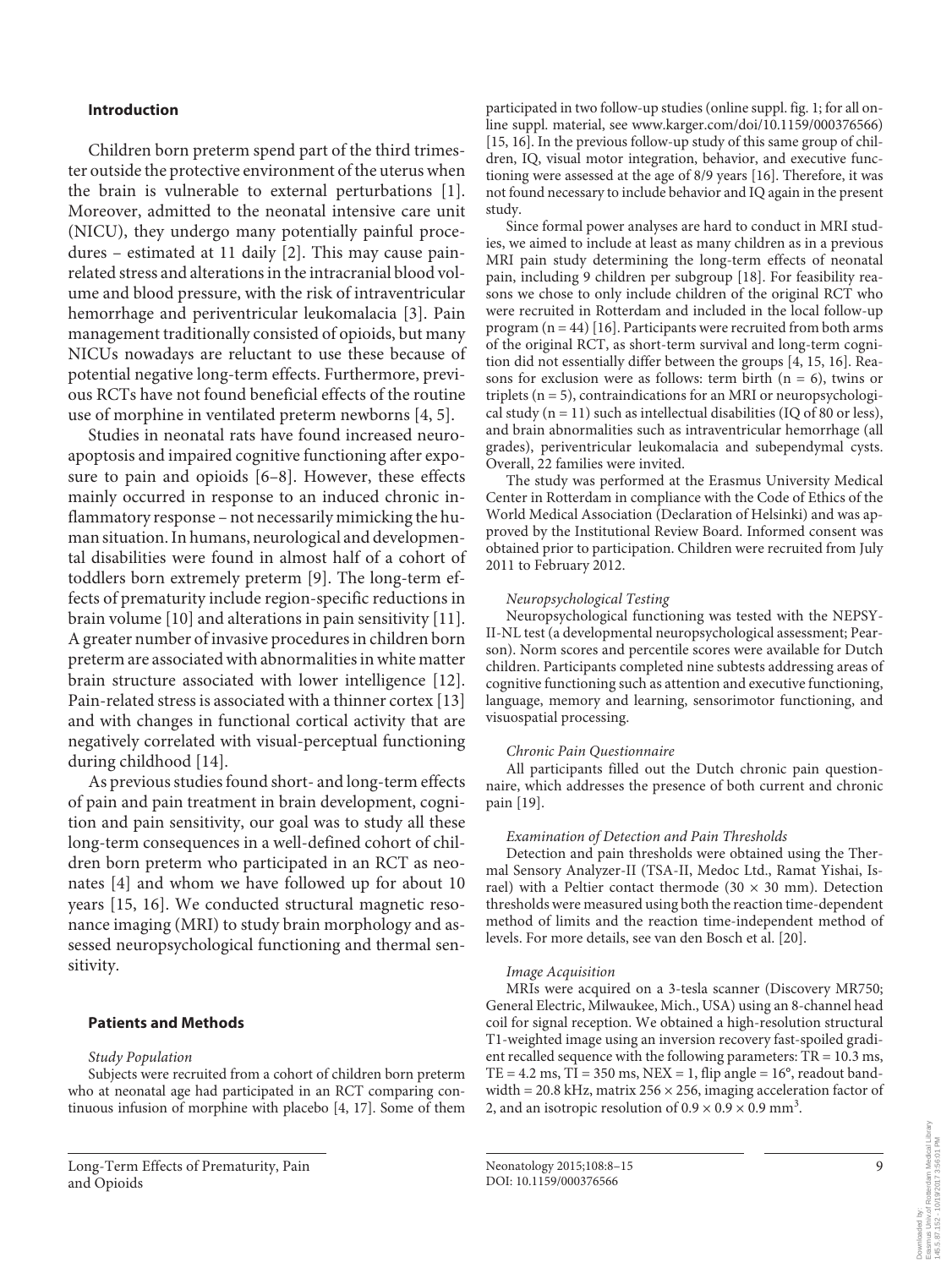| <b>Table 1.</b> Demographic and clinical characteristics of children born preterm $(n = 19)$ |  |  |
|----------------------------------------------------------------------------------------------|--|--|
|----------------------------------------------------------------------------------------------|--|--|

| General characteristics                                            |                    |
|--------------------------------------------------------------------|--------------------|
| Age, years                                                         | $10.2 \pm 0.4$     |
| Male                                                               | 68.4               |
| Western European ethnicity                                         | 68.4               |
| Gestational age, weeks                                             | $31.1(26.1-36.3)$  |
| Birth weight, g                                                    | $1,415(675-2,895)$ |
| Painful procedures per day <sup>1</sup> , n                        | $12(4-18)$         |
| CRIB score                                                         | $4(0-8)$           |
| Age at ICU admission, days                                         | $0(0-0)$           |
| Duration of ICU stay, days                                         | $15(4-63)$         |
| Duration of mechanical ventilation, days                           | $4(2-26)$          |
| Pharmacological data                                               |                    |
| Morphine administration                                            | 78.9               |
| Cumulative use of intravenous morphine in the first 28 days, µg/kg | $393.6(0-4,873)$   |

Data are presented as means  $\pm$  SD, medians (with ranges) or percentages, as appropriate. CRIB = Clinical risk index for babies.

<sup>1</sup> Number of painful procedures per day: measured in the first 14 days, presented as mean per subject per day (based on  $n = 14$  due to missing data).

 *Structural Imaging Analysis* 

 We used the FreeSurfer image analysis suite version 5.1.0 (http://surfer.nmr.mgh.harvard.edu/) for cortical reconstruction and volumetric segmentation. FreeSurfer computes structural morphometric measures in an automated approach. Each image was visually inspected, and subjects with poor quality data were excluded. In subjects with small errors in the gray/white segmentation, control points and white matter edits were added to identify and correct misclassified white matter regions. Total brain volume and the volumes of a priori selected general and pain-related brain regions [21], including the thalamus and insula, were obtained. Additionally, these values were compared with control data. We used ANCOVAs, correcting for total brain volume, age and gender, with Bonferroni correction to account for multiple testing. Moreover, evaluation of surface-based cortical thickness was performed using the built-in FreeSurfer program QDEC with a smoothing filter of 10 mm. For the group analysis on cortical thickness a general linear model was fitted at each surface vertex. We corrected for age and gender and used a Monte Carlo correction  $(p < 0.05)$  to control for multiple testing.

#### *Statistical Analysis*

 Normally distributed variables are presented as means (with standard deviations, SD) and nonnormally distributed variables as medians (with ranges or interquartile ranges, IQR). Spearman's rank-order correlation coefficient (with 95% confidence intervals, CI) was applied to calculate correlations of the nonnormally distributed variables of gestational age, number of painful procedures in the first 14 days of life (involving skin-breaking procedures as well as non-skin-breaking procedures such as endotracheal suctioning) and total morphine exposure in the first 28 days of life with brain volumes, NEPSY-II outcomes and detection and pain thresholds. A p value of 0.05 or less was considered statistically significant.

## **Results**

## *Study Population*

 A total of 22 families received an invitation. Of these, 2 families declined and 1 child was lost to follow-up. Therefore, 19 children participated (13 boys and 6 girls) with a mean age of 10.2 years (SD 0.4). The numbers of children included in the different analyses are presented in online supplementary figure 2. Of the 19 children, only 4 did not receive morphine (standard or additional openlabel). One child had undergone surgery in the neonatal period (clipping of patent ductus arteriosus and ileostomy) and was not scanned. Other characteristics are presented in table 1. The 19 included children did not differ from the 25 excluded children with regard to gender ( $p =$ 0.40), gestational age ( $p = 0.69$ ), number of painful procedures in the first 14 days of life ( $p = 0.55$ ), or morphine exposure in the first 28 days of life ( $p = 0.65$ ).

## *Correlation Coefficients*

 Gestational age, number of painful procedures and morphine exposure were not significantly correlated with each other, as seen by the following: gestational age and painful procedures:  $-0.40$  (p = 0.29, 95% CI  $-0.84$  to 0.36), gestational age and morphine exposure:  $-0.50$  ( $p = 0.12$ , 95% CI –0.85 to 0.14) and painful procedures and morphine exposure: 0.30 ( $p = 0.43$ , 95% CI –0.45 to 0.80).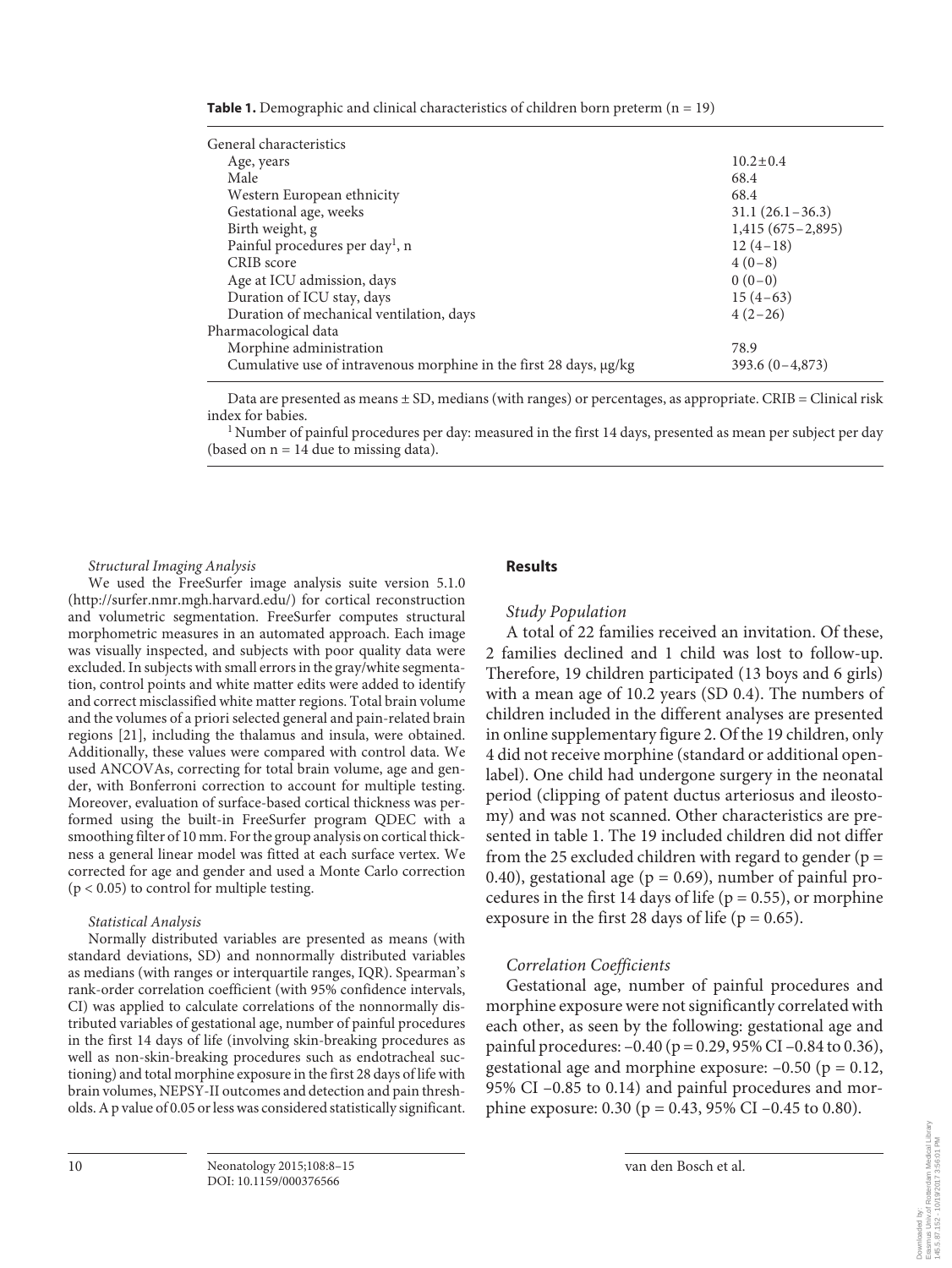**Table 2.** Global brain volumes and volumes of pain-related brain regions (in cm<sup>3</sup>) in children born preterm (n =  $11$ )

| Global brain volumes                  |                 |  |  |
|---------------------------------------|-----------------|--|--|
| Total brain volume                    | $1,129 \pm 111$ |  |  |
| Cerebral white matter                 | $372 + 41$      |  |  |
| Total grey volume                     | $713 \pm 64$    |  |  |
| Parietal lobe                         |                 |  |  |
| Left                                  | $72 + 8$        |  |  |
| Right                                 | $74 + 8$        |  |  |
| Frontal lobe                          |                 |  |  |
| Left                                  | $105 + 9$       |  |  |
| Right                                 | $103 \pm 10$    |  |  |
| Cerebellum (white matter)             |                 |  |  |
| Left                                  | $13 + 2$        |  |  |
| Right                                 | $13 \pm 2$      |  |  |
| Cerebellum (cortex)                   |                 |  |  |
| Left                                  | $56 + 5$        |  |  |
| Right                                 | $57 + 6$        |  |  |
| Pain-related brain regions            |                 |  |  |
| Thalamus                              |                 |  |  |
| Left                                  | $6.6 \pm 0.8$   |  |  |
| Right                                 | $6.6 \pm 0.9$   |  |  |
| Amygdala                              |                 |  |  |
| Left                                  | $1.6 \pm 0.2$   |  |  |
| Right                                 | $1.6 \pm 0.2$   |  |  |
| Anterior cingulate cortex             |                 |  |  |
| Left                                  | $2.0 \pm 0.3$   |  |  |
| Right                                 | $2.7 \pm 0.5$   |  |  |
| Insula                                |                 |  |  |
| Left                                  | $6.9 \pm 0.7$   |  |  |
| Right                                 | $6.8 \pm 0.8$   |  |  |
| Data are presented as means $\pm$ SD. |                 |  |  |

# *Structural Imaging Results*

 No incidental brain anomalies were detected. Brain volumes are presented in table 2. We found statistically significant correlations between gestational age (range of correlation coefficients: 0.62 to 0.85), number of painful procedures (–0.73 to –0.83) and morphine exposure (–0.60 to  $-0.74$ ) and volumes of brain regions (table 3).

# *Neuropsychological Functioning*

 No statistically significant correlations between gestational age and any of the NEPSY outcomes were found (range of correlation coefficients: –0.20 to –0.07 and 0.03 to 0.37). The number of painful procedures was also not significantly correlated with NEPSY outcomes (range of correlation coefficients: –0.41 to –0.10 and 0.03 to 0.47).

A significant correlation was found between morphine exposure and the total amount of commission errors in the subtest of response set (coefficient  $-0.46$ ,  $p = 0.05$ ). Furthermore, there was a significant correlation between morphine exposure and the total score for recognition in the subtest of narrative memory (coefficient  $-0.46$ ,  $p =$ 0.05). Children in general scored 'average' by Dutch norms (Pearson NEPSY-II-NL manual; table 4). Only the number of response set omission errors and visuomotor precision errors corresponded to a 'low average' score.

# *Detection and Pain Thresholds*

 Reliable data on detection and pain thresholds were obtained from 16/17 children (table 5). We found no statistically significant correlations of gestational age, number of painful procedures and morphine exposure with detection and pain thresholds. Moreover, the correlation was very weak to moderate (range of correlation coefficients: –0.44 to –0.07 and 0.01 to 0.40).

# *Chronic Pain*

 Of the 19 children, 13 (68.4%) had experienced pain in the 3 months before the visit; 3 children (15.8%) had chronic pain (longer than 3 months).

# **Discussion**

 Our findings suggest that gestational age, neonatal pain and morphine exposure were correlated with brain volume but not with cognitive performance or thermal detection and pain thresholds. The associations with respect to brain volume indicated that lower gestational age, a higher number of painful procedures in the first 14 days of life and higher exposure to morphine in the first 28 days of life were correlated with smaller brain volumes. Interestingly, we found average scores in general on cognitive functioning, in contrast to our expectations based on animal studies but in line with previous follow-up studies in children born preterm at our department [15, 16].

 Previous studies found signs of altered brain development [10, 22] and altered brain functioning during pain in children born preterm [18] . Comparing the MRI scans of the children born preterm with those of healthy controls, which were obtained for other follow-up studies of our department [23], we found no differences in either cortical thickness or brain volumes after correction for age, gender, total brain volume, and multiple testing (data not shown). We expected thinning of the cortex, as this was found in a study in 42 children born preterm with a

Downloaded by:

Erasmus Univ.of Rotterdam Medical Library 145.5.87.152 - 10/19/2017 3:56:01 PM

of Rotterdam Medical Library<br>10/19/2017 3:56:01 PM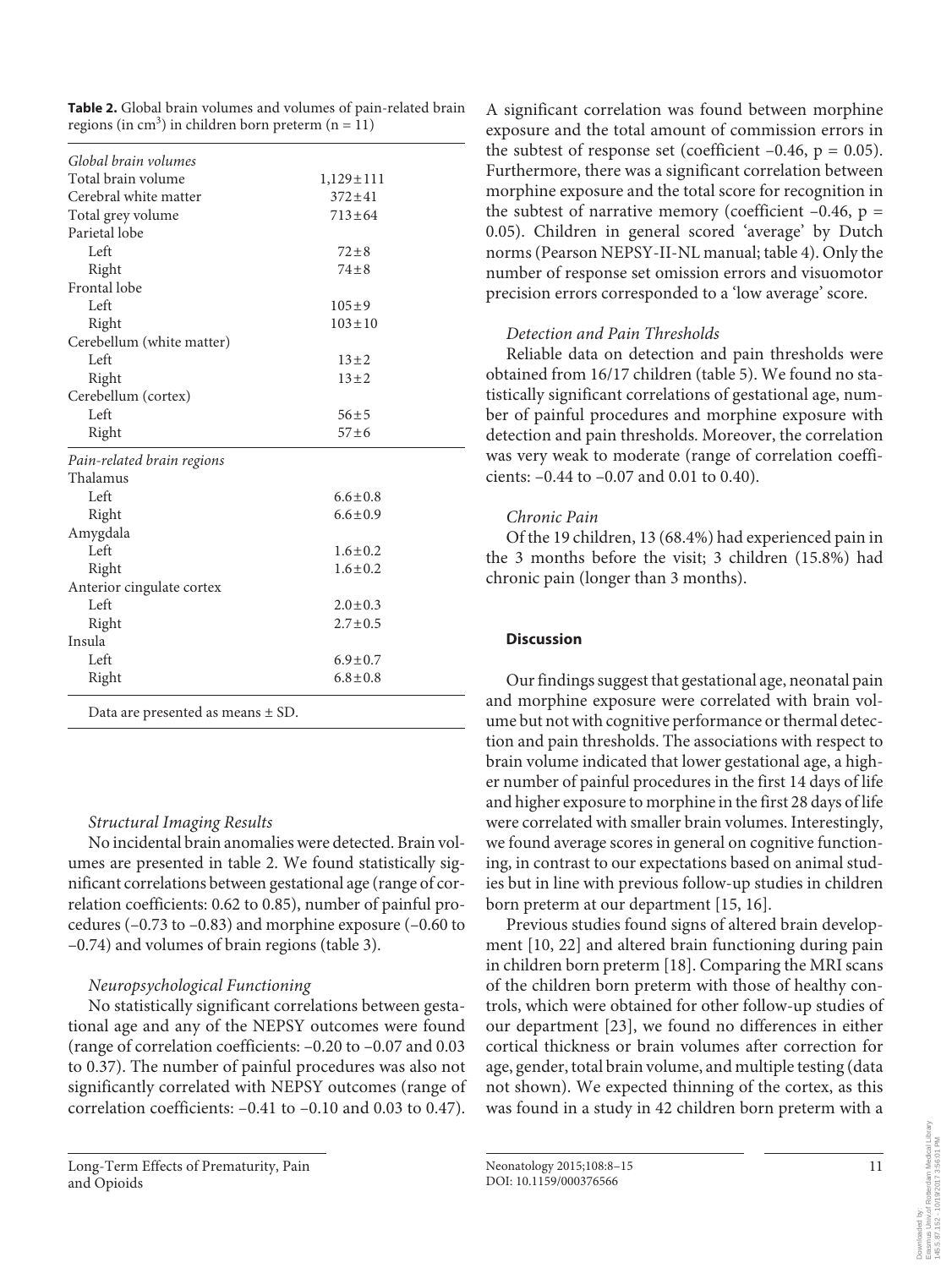|                            | Gestational age<br>$(n = 11)$ | Morphine exposure<br>$(n = 11)$ | Painful procedures <sup>1</sup><br>$(n = 9)$ |
|----------------------------|-------------------------------|---------------------------------|----------------------------------------------|
| Global brain volumes       |                               |                                 |                                              |
| Total brain volume         | $0.76$ (0.30 to 0.93)         | $-0.67$ ( $-0.91$ to $-0.12$ )  | $-0.47$ ( $-0.86$ to 0.28)                   |
| Cerebral white matter      | $0.62$ (0.03 to 0.89)         | $-0.74$ ( $-0.93$ to $-0.25$ )  | $-0.45$ ( $-0.86$ to 0.31)                   |
| Total grey volume          | $0.73$ (0.23 to 0.92)         | $-0.60$ ( $-0.88$ to $-0.001$ ) | $-0.43$ ( $-0.85$ to 0.33)                   |
| Parietal lobe              |                               |                                 |                                              |
| Left                       | 0.67(0.12 to 0.91)            | $-0.68$ ( $-0.91$ to $-0.14$ )  | $-0.37$ ( $-0.83$ to 0.39)                   |
| Right                      | $0.76$ (0.30 to 0.93)         | $-0.47$ ( $-0.83$ to $0.18$ )   | $-0.42$ ( $-0.85$ to 0.34)                   |
| Frontal lobe               |                               |                                 |                                              |
| Left                       | $0.85$ (0.51 to 0.96)         | $-0.44$ ( $-0.82$ to 0.22)      | $-0.13$ ( $-0.73$ to 0.58)                   |
| Right                      | $0.79$ (0.36 to 0.94)         | $-0.60$ ( $-0.88$ to 0.01)      | $0.10$ (-0.60 to 0.72)                       |
| Cerebellum (white matter)  |                               |                                 |                                              |
| Left                       | 0.67(0.12 to 0.91)            | $-0.65$ ( $-0.90$ to $-0.08$ )  | $-0.83$ ( $-0.96$ to $-0.37$ )               |
| Right                      | $0.49$ (-0.16 to 0.84)        | $-0.52$ ( $-0.85$ to 0.12)      | $-0.80$ ( $-0.96$ to $-0.29$ )               |
| Cerebellum (cortex)        |                               |                                 |                                              |
| Left                       | $0.53$ (-0.10 to 0.86)        | $-0.47$ ( $-0.83$ to 0.18)      | $-0.65$ ( $-0.92$ to 0.02)                   |
| Right                      | $0.36$ (-0.31 to 0.79)        | $-0.18$ ( $-0.70$ to 0.47)      | $-0.35$ ( $-0.82$ to $0.41$ )                |
| Pain-related brain regions |                               |                                 |                                              |
| Thalamus                   |                               |                                 |                                              |
| Left                       | $0.40$ (-0.26 to 0.81)        | $-0.46$ ( $-0.83$ to $0.19$ )   | $-0.73$ ( $-0.94$ to $-0.13$ )               |
| Right                      | $0.52$ (-0.12 to 0.85)        | $-0.53$ ( $-0.86$ to $0.10$ )   | $-0.52$ ( $-0.88$ to 0.22)                   |
| Amygdala                   |                               |                                 |                                              |
| Left                       | $0.27$ (-0.39 to 0.75)        | $-0.35$ ( $-0.79$ to 0.32)      | $0.28$ (-0.47 to 0.80)                       |
| Right                      | $0.35$ (-0.32 to 0.79)        | $-0.67$ ( $-0.91$ to $-0.12$ )  | $0.00$ (-0.66 to 0.66)                       |
| Anterior cingulate cortex  |                               |                                 |                                              |
| Left                       | $0.08$ (-0.55 to 0.65)        | $0.39$ (-0.27 to 0.80)          | $0.35$ ( $-0.41$ to $0.82$ )                 |
| Right                      | $0.66$ (0.10 to 0.90)         | $-0.45$ ( $-0.83$ to 0.21)      | $-0.22$ ( $-0.77$ to 0.52)                   |
| Insula                     |                               |                                 |                                              |
| Left                       | $-0.17$ ( $-0.70$ to 0.48)    | $-0.37$ ( $-0.79$ to 0.30)      | $-0.10$ ( $-0.72$ to $0.60$ )                |
| Right                      | $0.11$ (-0.52 to 0.67)        | $-0.57$ ( $-0.87$ to 0.05)      | $-0.27$ ( $-0.79$ to 0.48)                   |

 **Table 3.** Correlations between brain volumes and gestational age, morphine exposure and number of painful procedures in children born preterm

Values in parentheses are 95% CI. Correlation coefficients were derived from Spearman's correlation test. 1 Painful procedures: based on n = 9 due to missing data. Italics represent statistically significant results.

median age of 7.8 years (IQR 7.7–8) [13] . The explanation possibly lies in the fact that the median gestational age in our study group was higher: 31.1 weeks (range 26.1–36.3) versus 29.7 weeks (range 24–32).

 A possible explanation for the lack of significant correlations in the present study with respect to cognitive development and thermal sensitivity would be the relatively low dose of morphine (10 μg/kg/h) administered to the morphine group in the original RCT. In the only other comparable RCT in neonates born between 30 and 32 weeks of gestation the dose was 30 μg/kg/h [5]. Another possible explanation is that brain volume at term-equivalent age had normalized over time due to the inherent plasticity of the human brain. A likely reason for our lack

of results is the relatively small sample size which, however, should have permitted the detection of major differences and significant correlations. Still, our results suggest that gestational age, morphine exposure and painful procedures exert an effect mainly on brain volume but not on brain function. The previous follow-up studies in this unique cohort likewise did not evidence major negative effects of neonatal morphine exposure on cognition [15, 16]. The previous follow-up showed that neonatal morphine exposure had no significant negative effects on IQ, visual motor integration or behavior. Interestingly, children exposed to morphine in neonatal life showed fewer problems with executive functioning. Executive functioning as rated by the parents remained also signifi-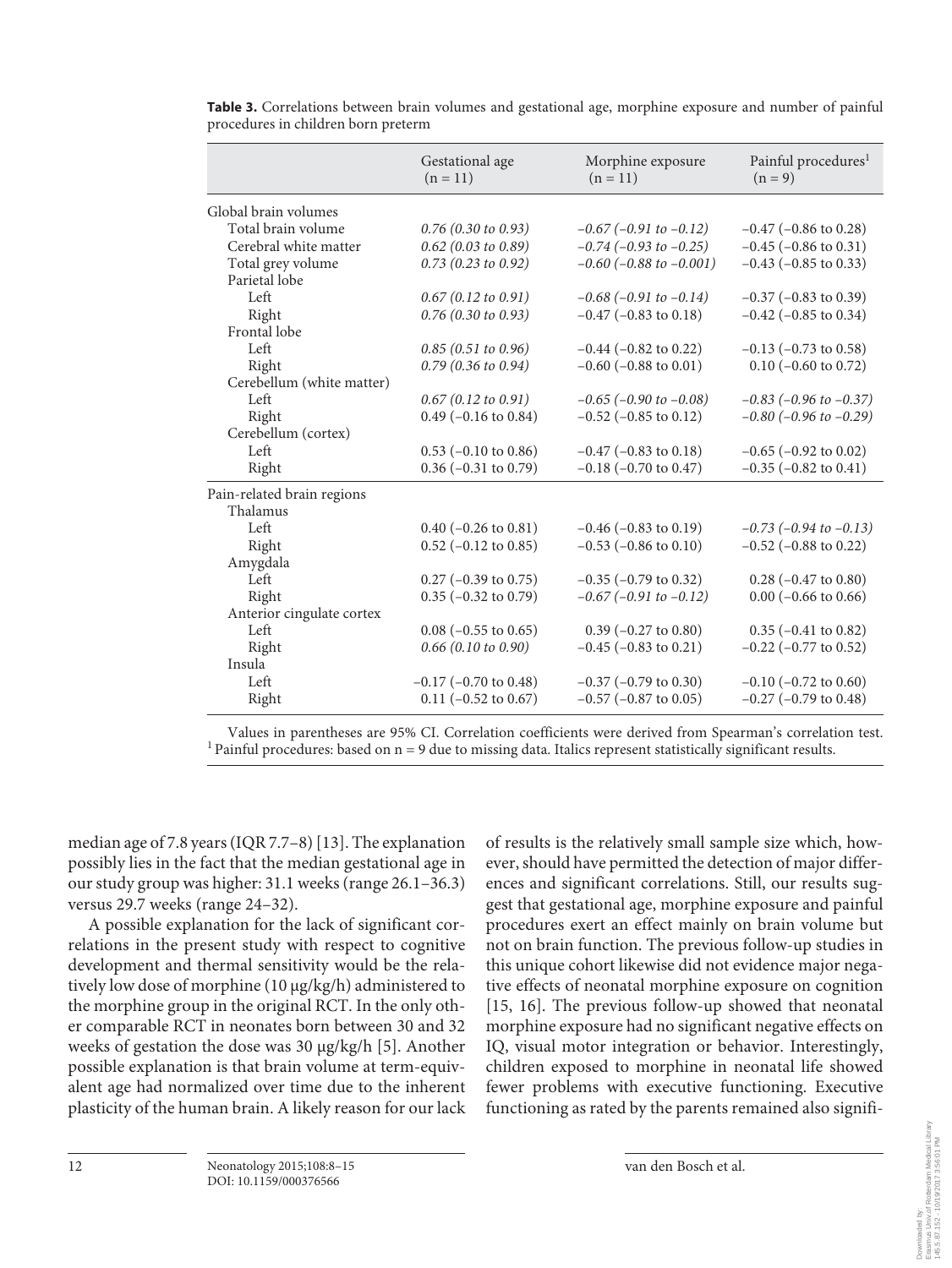| NEPSY-II subtests                      | Children born preterm $(n = 19)$ |                 |  |
|----------------------------------------|----------------------------------|-----------------|--|
|                                        | median (IQR)                     | minimum-maximum |  |
| Attention and executive functioning    |                                  |                 |  |
| Auditory attention                     |                                  |                 |  |
| Commission errors                      | $0(0-0)$                         | $0 - 180$       |  |
| Omission errors                        | $1(0-2)$                         | $0 - 30$        |  |
| Inhibitory errors                      | $0(0-0)$                         | $0 - 35$        |  |
| Response set                           |                                  |                 |  |
| Commission errors                      | $2(1-4)$                         | $0 - 180$       |  |
| Omission errors                        | $5(2-8)$                         | $0 - 36$        |  |
| Inhibitory errors                      | $1(0-2)$                         | $0 - 37$        |  |
| Language                               |                                  |                 |  |
| Word generation (total score)          | $28(24-36)$                      | 0-no maximum    |  |
| Memory and learning                    |                                  |                 |  |
| Memory for faces (total score)         | $10(7-12)$                       | $0 - 16$        |  |
| Memory for faces delayed (total score) | $11(9-13)$                       | $0 - 16$        |  |
| Narrative memory (total score)         |                                  |                 |  |
| Free and cued recall                   | $25(23-28)$                      | $0 - 34$        |  |
| Recognition                            | $15(14-16)$                      | $0 - 16$        |  |
| Sensorimotor functioning               |                                  |                 |  |
| Visuomotor precision (total errors)    | $12(5-18)$                       | $0 - 382$       |  |
| Visuospatial processing                |                                  |                 |  |
| Arrows (total score)                   | $27(24-31)$                      | $0 - 38$        |  |
| Geometric puzzles (total score)        | $30(28-32)$                      | $0 - 40$        |  |
| Route finding (total score)            | $9(8-10)$                        | $0 - 10$        |  |

#### **Table 4.** Neuropsychological outcome

cantly better in morphine-treated children after adjustment for IQ and potential confounders [16]. The neuropsychological test results of all children in this current study were generally comparable with Dutch norm scores – in line with what we found previously [16] . Comparing the neuropsychological test results with those of a healthy age- and gender-matched control group, we found no significant differences in neuropsychological functioning (data not shown).

 While previous studies found evidence of hypersensitivity for pain in children born preterm with a history of procedural pain and opioid exposure [11, 24] , we did not find significant correlations between clinical characteristics and detection or pain thresholds. When comparing these children with healthy controls [23], no statistical differences were obtained (data not shown). Moreover, our obtained pain threshold for heat was roughly comparable with that of children born preterm as described in the literature [18] .

 The strength of this study is that relevant prospectively collected information regarding pain and mor **Table 5.** Detection and pain thresholds in children born preterm  $(n = 17)$ 

| Method of limits                                |                |
|-------------------------------------------------|----------------|
| Cold detection threshold, °C                    | $30.0 \pm 1.9$ |
| Warm detection threshold, <sup>o</sup> C        | $34.8 + 2.4$   |
| Cold pain threshold <sup>1</sup> , °C           | $13.5 \pm 9.1$ |
| Threshold not reached <sup>2</sup>              | 6(37.5)        |
| Heat pain threshold <sup>1</sup> , $^{\circ}$ C | $45.0 \pm 4.4$ |
| Threshold not reached <sup>2</sup>              | 6(37.5)        |
| Method of levels                                |                |
| Cold detection threshold, °C                    | $30.6 \pm 1.3$ |
| Number of stimuli                               | $10 \pm 3$     |
| Warm detection threshold, <sup>o</sup> C        | $33.6 \pm 1.3$ |
| Number of stimuli                               | $10+3$         |
|                                                 |                |

Data are presented as means  $\pm$  SD or n (%), as appropriate.  $n = 16$  children.

 $^{\rm 2}$  The child did not press the button before the minimum or maximum temperature of 0 or 50 °C at least once during the test.

145.5.87.152 - 10/19/2017 3:56:01 PM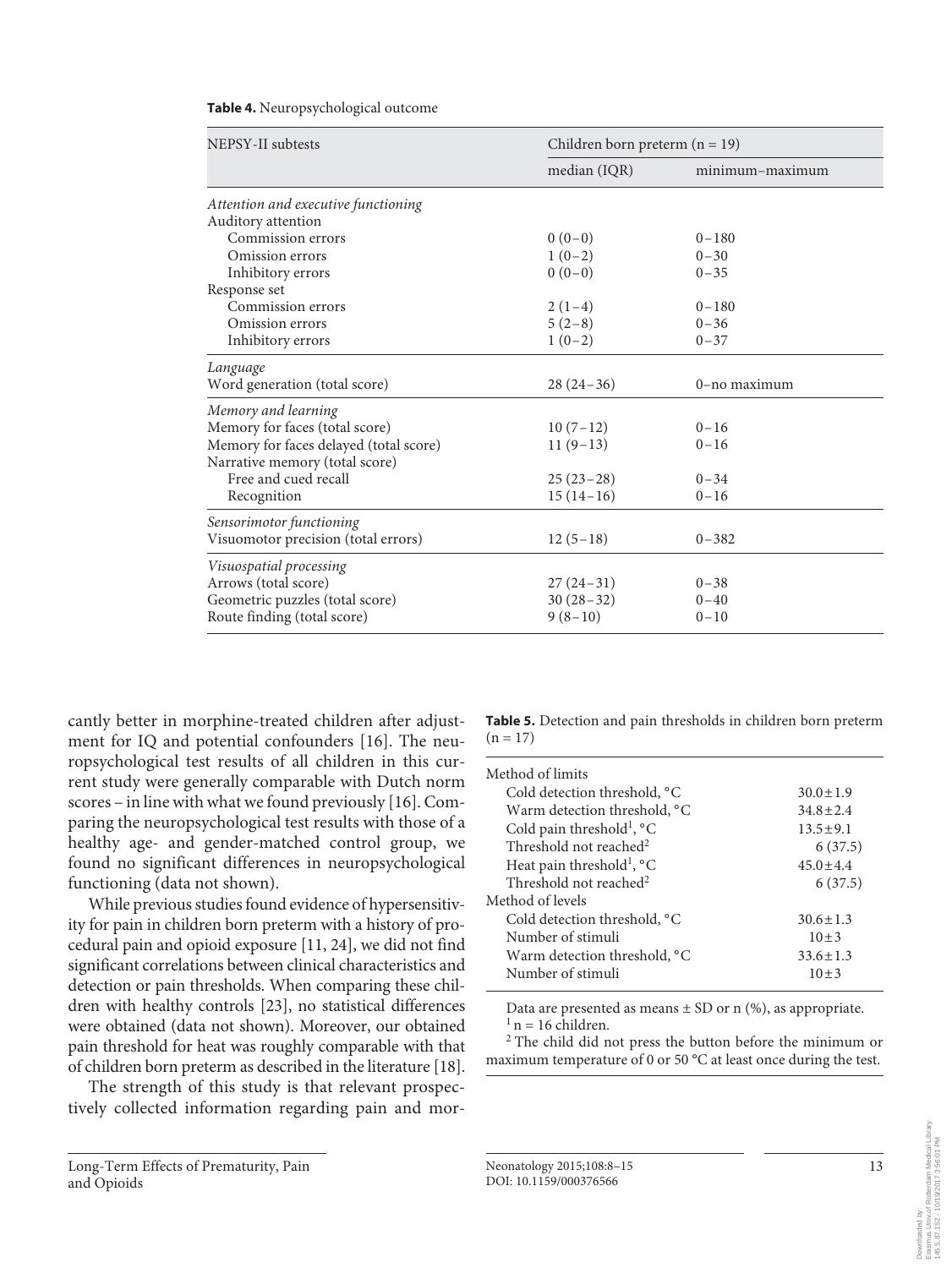phine exposure was available from the prior RCT. A limitation is the relatively small sample size. Therefore, our findings should be interpreted with caution. Moreover, the small sample size did not permit us to correct for possible confounding factors such as the duration of mechanical ventilation and neonatal infection. However, this unique cohort participated in previous follow-up studies of our department at younger ages [15, 16]. By adding neuroimaging to the previous follow-up programs, we present a comprehensive and unique view of the long-term effects of low-dose morphine administration and procedural pain in children born preterm. Larger studies are needed to confirm these important findings, and these will permit to correct for possible confounding factors.

#### **Conclusion**

 We report strong to very strong correlations of prematurity, opioid exposure and neonatal pain with brain volumes. However, and in our view more importantly, we did not observe strong correlations with neurocognitive performance or thermal sensitivity. Furthermore, children born preterm scored average according to norm values on cognitive tests, indicating an effect mainly on brain volume but no major effects on brain function.

## **Acknowledgments**

 We thank Ko Hagoort of the Erasmus MC-Sophia Children's Hospital, Rotterdam, The Netherlands, for editorial assistance.

 This study was supported by ZonMw Priority Medicines for Children (grant 40-41500-98.9020).

#### **Disclosure Statement**

 The authors declare that they have no conflicts of interest, including financial interests, relationships or affiliations, relevant to this manuscript. The authors alone are responsible for the content and writing of the paper.

#### **References**

- 1 Mitchell A, Boss BJ: Adverse effects of pain on the nervous systems of newborns and young children: a review of the literature. J Neurosci Nurs 2002;34:228–236.
- 2 Roofthooft DW, Simons SH, Anand KJ, Tibboel D, van Dijk M: Eight years later, are we still hurting newborn infants? Neonatology 2014;105:218–226.
- 3 Anand KJ: Clinical importance of pain and stress in preterm neonates. Biol Neonate 1998;73:1–9.
- 4 Simons SH, van Dijk M, van Lingen RA, Roofthooft D, Duivenvoorden HJ, Jongeneel N, et al: Routine morphine infusion in preterm newborns who received ventilatory support: a randomized controlled trial. JAMA 2003;290: 2419–2427.
- 5 Anand KJ, Hall RW, Desai N, Shephard B, Bergqvist LL, Young TE, et al: Effects of morphine analgesia in ventilated preterm neonates: primary outcomes from the NEOPAIN randomised trial. Lancet 2004; 363: 1673– 1682.
- 6 Bajic D, Commons KG, Soriano SG: Morphine-enhanced apoptosis in selective brain regions of neonatal rats. Int J Dev Neurosci 2013;31:258–266.
- 7 McPherson RJ, Gleason C, Mascher-Denen M, Chan M, Kellert B, Juul SE: A new model of neonatal stress which produces lasting neurobehavioral effects in adult rats. Neonatology 2007;92:33–41.
- 8 Duhrsen L, Simons SH, Dzietko M, Genz K, Bendix I, Boos V, et al: Effects of repetitive exposure to pain and morphine treatment on the neonatal rat brain. Neonatology 2013;103: 35–43.
- 9 Wood NS, Marlow N, Costeloe K, Gibson AT, Wilkinson AR: Neurologic and developmental disability after extremely preterm birth. EPICure Study Group. N Engl J Med 2000; 343:378–384.
- 10 Peterson BS, Vohr B, Staib LH, Cannistraci CJ, Dolberg A, Schneider KC, et al: Regional brain volume abnormalities and long-term cognitive outcome in preterm infants. JAMA 2000;284:1939–1947.
- 11 Buskila D, Neumann L, Zmora E, Feldman M, Bolotin A, Press J: Pain sensitivity in prematurely born adolescents. Arch Pediatr Adolesc Med 2003;157:1079–1082.
- 12 Vinall J, Miller SP, Bjornson BH, Fitzpatrick KP, Poskitt KJ, Brant R, et al: Invasive procedures in preterm children: brain and cognitive development at school age. Pediatrics 2014;133:412–421.
- 13 Ranger M, Chau CM, Garg A, Woodward TS, Beg MF, Bjornson B, et al: Neonatal pain-related stress predicts cortical thickness at age 7 years in children born very preterm. PLoS One 2013;8:e76702.
- 14 Doesburg SM, Chau CM, Cheung TP, Moiseev A, Ribary U, Herdman AT, et al: Neonatal pain-related stress, functional cortical activity and visual-perceptual abilities in school-age children born at extremely low gestational age. Pain 2013;154:1946–1952.
- 15 de Graaf J, van Lingen RA, Simons SH, Anand KJ, Duivenvoorden HJ, Weisglas-Kuperus N, et al: Long-term effects of routine morphine infusion in mechanically ventilated neonates on children's functioning: five-year follow-up of a randomized controlled trial. Pain 2011; 152:1391–1397.
- 16 de Graaf J, van Lingen RA, Valkenburg AJ, Weisglas-Kuperus N, Groot Jebbink L, Wijnberg-Williams B, et al: Does neonatal morphine use affect neuropsychological outcomes at 8 to 9 years of age? Pain 2013;154: 449–458.